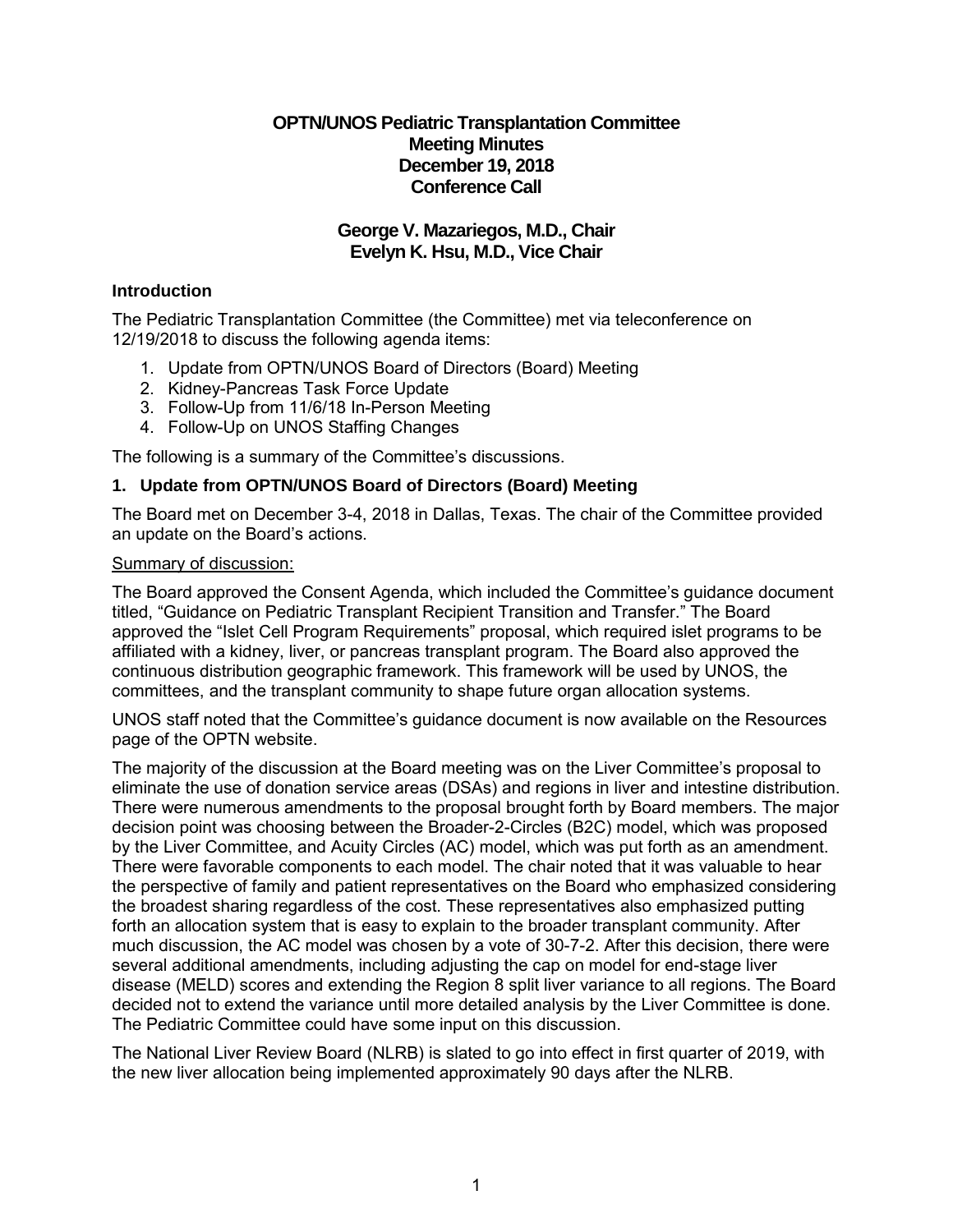A committee member asked if there is any pending litigation or appeal to try to stop the new liver allocation policy. The chair noted that this concern was voiced as an expectation during the Board meeting. UNOS staff stated that they have not heard of any pending lawsuits at this time.

A committee member mentioned his or her belief that liver allocation has not been settled yet, so the committee should remain vigilant in looking out for pediatric interests in the changing landscape. The committee member also stated his or her concern that multivisceral or liverintestine candidates will be vulnerable in the new allocation policy. The committee member stated that the NLRB will not provide a proper mechanism for appeal because these candidate's condition is not reflected by a MELD or pediatric end-stage liver disease (PELD) score.

UNOS staff stated that liver-intestine candidates will continue to receive priority and there are mechanisms for appeal through the NLRB system. UNOS staff then asked the committee member to expand upon his or her final point regarding the candidate's condition not being reflected by a MELD or PELD score.

The committee member stated that adult multi-organ candidates with certain conditions do not receive a blanket increase in MELD or PELD points. Instead they get an increase in MELD or PELD points corresponding to a 10% increase in 90-day mortality but do not fit into any of the standard exception categories.

The chair stated that the concern is relevant but there is a mechanism for these vulnerable candidates to receive an appropriate MELD or PELD score. The chair asked UNOS staff to distribute the intestine allocation policy within the Acuity Circle model to the committee. The chair also stated that it may be appropriate to consider assigning multivisceral and liver-intestine candidates a MELD or PELD score greater than median MELD at transplant (MMaT) to account for their additional comorbidities. This can be discussed in the future with the Liver Committee.

The chair noted that the AC model was modelled to be a bit more favorable for pediatric candidates than the B2C model, although B2C would have been an improvement as well. The chair also noted that pediatric donor allocation did move pediatric recipients to a higher sequence than the previously-approved allocation model.

The chair also informed the committee that the Board elected one at-large representative to fill a current vacancy, approved nominees for other Board vacancies, and the budget was approved.

A committee member asked if the committee can monitor at-large vacancies on the Board and potentially recommend pediatric nominees for these positions. A committee member who currently serves on the Board stated that there are already five or six pediatric representatives on the Board. A previous president of the Board made a concerted effort to make sure that all viewpoints are represented on the Board and this effort is being continued.

#### Next steps:

No next steps were identified.

## **2. Kidney-Pancreas Task Force Update**

UNOS staff updated the Committee on the status of the Kidney-Pancreas Work Group.

#### **Summary of Discussion:**

SRTR modelling was submitted to the OPTN on 12/7/18. Since then, there have been a number of KP work group calls to review the modelling.

UNOS staff informed the Committee that the Kidney Committee decided to move forward with a concept paper, not a policy proposal. This means that they are going to share their ideas and ask for input on these ideas during public comment, but they are not proposing a policy change.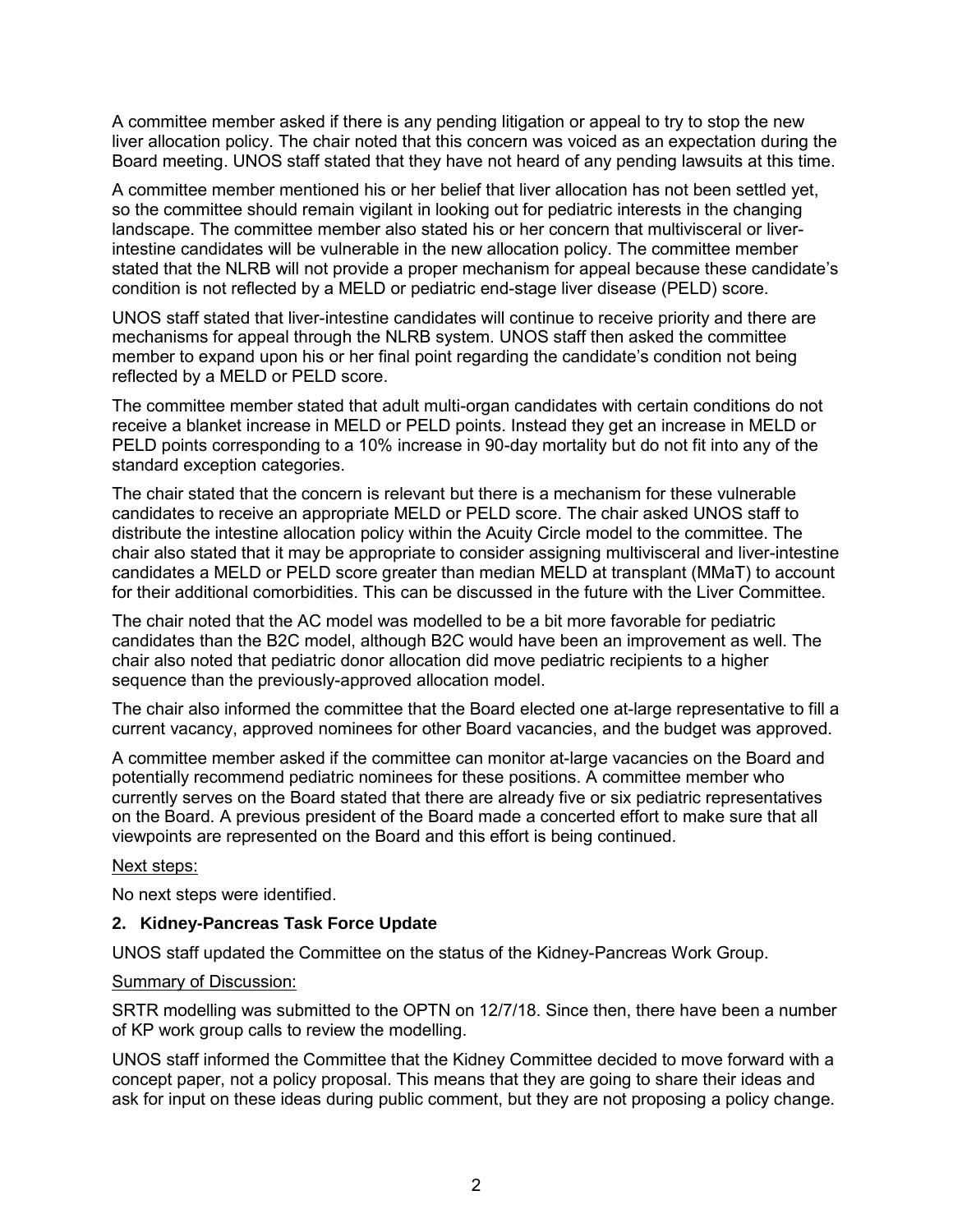This will allow for more time for additional modeling and for the SRTR to answer questions from the Kidney Committee. There will be ongoing discussion on this topic for the next few months. The policy language is expected to be put out for public comment in the fall of 2019. The need for pediatric kidney expertise on this project will be ongoing.

The chair asked about the timeline of the concept paper and if the committee will be able to provide input on the paper. UNOS staff stated that the concept paper will likely explain the conversation on the topic to date and provide the SRTR modelling. UNOS staff also noted that they were informed of a desire from the Kidney Committee to increase priority for pediatric kidney candidates. Therefore, it would be a good opportunity to ask what the appropriate priority for pediatric candidates is. This can be discussed via the public comment period. A committee member asked if members of the committee would be able to provide input on the concept paper prior to public comment. UNOS staff will find out how the paper is being constructed and reviewed prior to public comment. The chair stated that the committee would be willing to provide input on or contribute a subsection of the paper. Another committee member agreed that it would be ideal for the committee to be involved in the construction of the pediatric component of the paper, but the committee should at least be able to review the paper before it goes out for public comment. The vice chair agreed with this approach. UNOS staff agreed to reach out to the leadership of the Kidney Committee with this proposal.

A committee member stated that this is a good opportunity for the committee to figure out how pediatric kidney and pancreas allocation should change. Another committee member noted that the modelling did not look favorable. It decreased the total volume of kidney transplants, increased travelling, and increased waitlist mortality. The committee member thought that putting out a concept paper was preferable to a policy proposal based on these results. The pediatric population generally did not have poor results. However, kidneys would still be travelling further which could increase rejection rates. The modelling would not have accounted for this so it is difficult to know for sure how the proposed policies would have affected the pediatric population.

The committee member also stated that he or she brought up the issue of pediatric candidate's place in the allocation sequence, specifically the fact that they are allocated after KP candidates, at the December Board meeting. The Board did not take up the issue, but the committee should continue to bring it up. The committee member suggested including this issue in the concept paper. Another committee member stated that having pediatric kidneys allocated to pediatric recipients would be beneficial. This would be an easier concept to put forth than trying to come up with a Kidney Donor Profile Index (KDPI) cutoff for allocating kidneys to pediatric candidates prior of KP candidates. The vice chair stated that this does not mean the committee should not try.

## Next Steps:

UNOS staff will reach out to the appropriate stakeholders to see where the committee can provide their input on the concept paper.

#### **3. Follow-Up from 11/6/18 In-Person Meeting**

The committee held an in-person meeting on 11/6/18.

#### Summary of Discussion:

UNOS staff previously circulated a survey that asked the committee members to prioritize new projects. The results of this survey will help chart the course of the committee over the next few years.